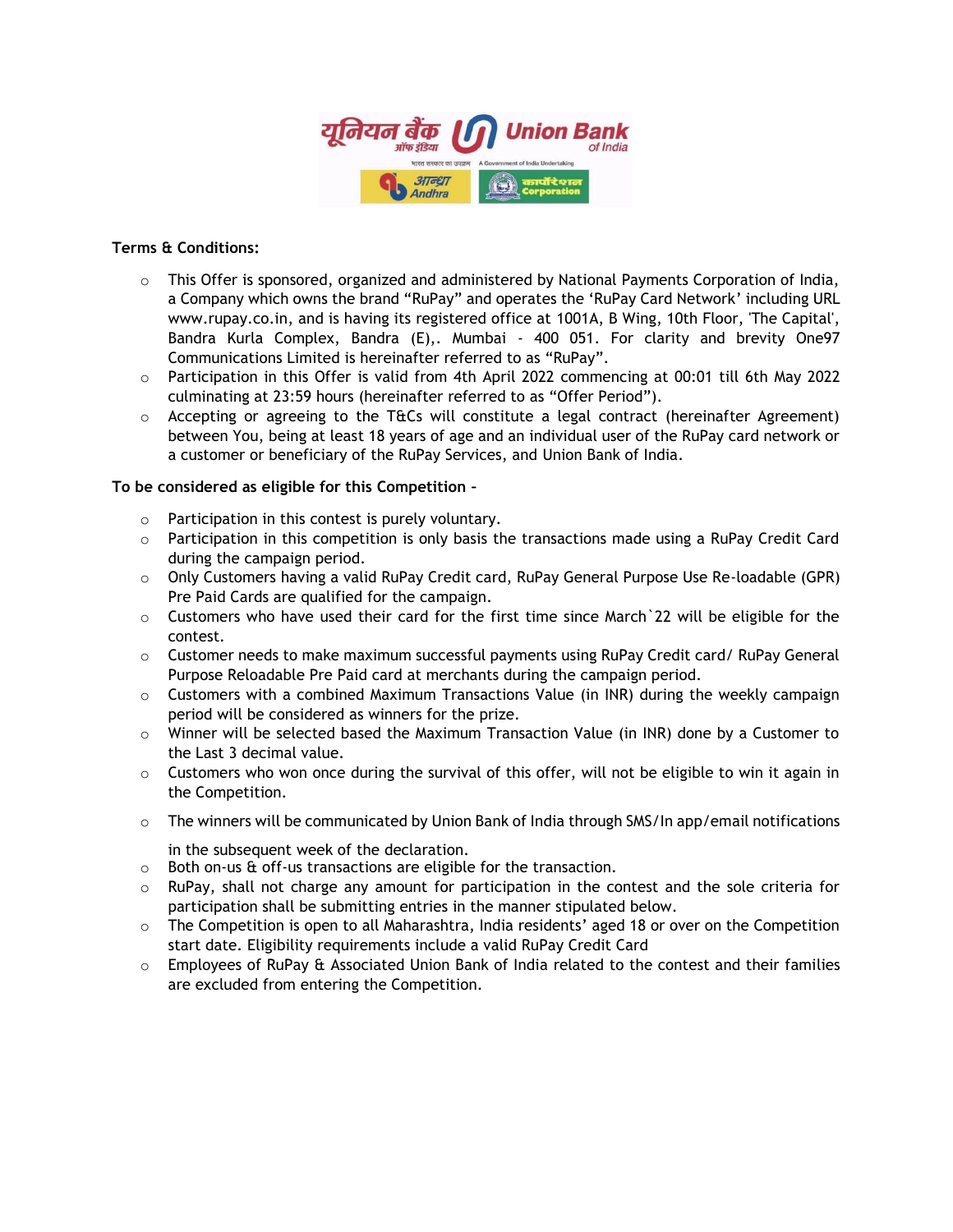## **General Terms and Conditions:**

- $\circ$  This contest will be governed by these standard terms and conditions. Each participant agrees that he/she has read and understood these terms and by their participation in the contest, each participant agrees to be bound by the terms. Mere participation should not be perceived as any commitment on the part of RuPay to select a participant as the winner. Nothing herein amounts to a commitment by RuPay to conduct further, similar or other contests in future.
- $\circ$  Incomplete information provided or failure to provide true and accurate information as stated in these terms and conditions, failure to submit proof of identification and/or original confirmation number upon collection of the Prize will automatically disqualify the participant. RuPay in conjunction with the Union Bank of India shall have the absolute and sole discretion to determine whether any participant should be disqualified by reason of failure to abide by these terms and conditions, bad faith, fraud or any other legitimate reason
- o RuPay reserves the right to change the terms and conditions of this contest, including extending, withdrawing or discontinuing the same without notice, without assigning any reason, at its sole discretion without any liability.
- o There is no cash alternative to the stated prizes, and the prizes are non-transferable and nonrefundable. RuPay reserves the right to substitute either any part of Prize or whole Prize for similar prize of equal or greater value.
- $\circ$  RuPay shall not be liable in any manner whatsoever for any claims, losses, damage, costs or expenses in connection with or arising from this Competition, the redemption or use of the Prizes.
- $\circ$  To the extent only permitted by applicable law, RuPay reserves the right to use the winner's name, image and photograph in post-promotion publicity material and in advertising, marketing or promotional material in any media by any means throughout the world for any purpose connected with the products/services of RuPay or any company within the RuPay group of companies without additional compensation or prior notice to the winner and all participants consent to the same.
- $\circ$  In the event of any inconsistency between these terms and conditions and any advertising, promotional, publicity and other materials relating to or in connection with this promotion, these terms and conditions shall prevail.
- $\circ$  RuPay reserves the right to request proof of a participant's eligibility in the event that there is a doubt over his/her eligibility for the promotion.
- $\circ$  Subject to applicable laws, RuPay shall not be liable for any losses, taxes, liabilities or inconvenience suffered by any participant as a result of these terms and conditions, entering into this Competition or accepting any part of the Prize
- $\circ$  RuPay shall not be liable under or in connection with these terms and conditions or for this Competition or using the Prize for any indirect, special or consequential cost, expense, loss or damage even if such cost, expense, loss or damage was reasonably foreseeable or might reasonably have been contemplated by the participant and RuPay and whether arising from breach of contract, tort, negligence, breach of statutory duty or otherwise.
- $\circ$  RuPay accepts no responsibility for difficulties experienced in qualifying for an entry to this Contest. RuPay does not accept responsibility for (1) failed or cancelled transactions eligible as an entry to the competition or (2) any technical or access issue, failure, malfunction or difficulty that might hinder the ability of a participant to enter the Competition or (3) any event which may cause the Competition to be disrupted or corrupted.
- $\circ$  In addition to these terms & conditions, other specific terms may be imposed by RuPay from time to time to deal with any unforeseen situation. RuPay also reserves the absolute right to change the terms and conditions contained herein and, or, any other rules and regulations in respect of the Competition at any time without any notice, the itinerary, without assigning any reason and without any liability whatsoever. Participants are requested to refer to such other terms and conditions, if any, which may be intimated separately as RuPay considers fit. However, no obligation is cast on RuPay to separately intimate each individual participant with regard to such additional terms and conditions.
- $\circ$  RuPay may (i) extend (ii) terminate or suspend the Competition at any time due to circumstances beyond its control (iii) substitute a prize (or any part of a Prize).